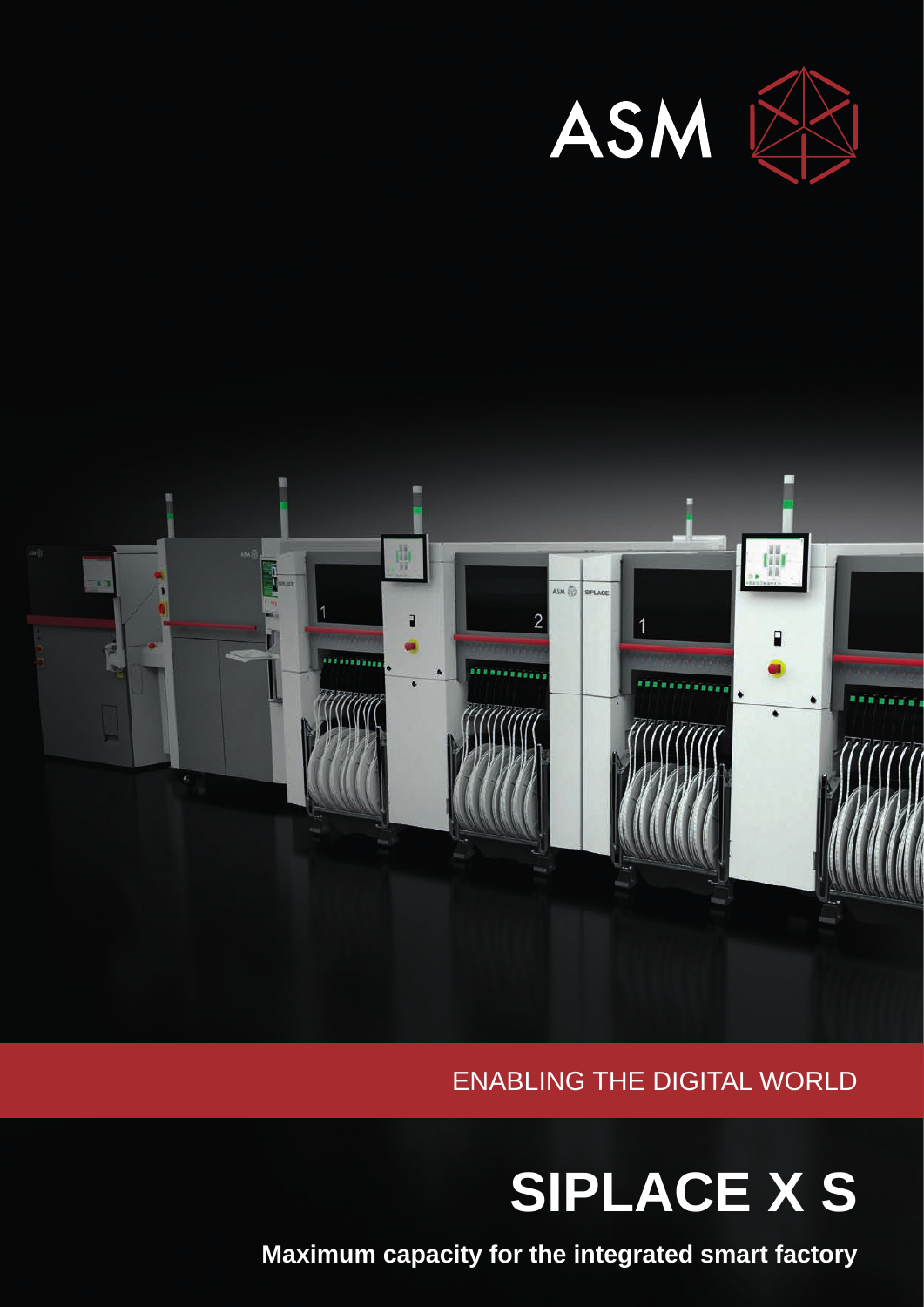## MAXIMUM PLACEMENT PERFORMANCE **SIPLACE X S**

#### **THE NEW STANDARD IN HIGH-VOLUME PRODUCTION**

Tailor-made for your production, the new SIPLACE X S is the machine of choice for demanding high-volume applications. Robust placement heads and intelligent feeders ensure an extremely fast placement process while smart sensors and a unique digital vision system provide maximum precision and process reliability. Innovations like fast and precise PCB warpage detection complete the overall package.

The SIPLACE X S is the perfect solution for telecommunication/5G, IT/ server and other demanding applications where you want to be a step ahead of the competition with non-stop processes, maximum yields, extreme productivity, and the lowest placement costs.

# **THE HEAD**  MAKES THE DIFFERENCE

**THREE INNOVATIVE PLACEMENT HEADS DELIVER PERFORMANCE, FLEXIBILITY AND BALANCE.**





#### **SIPLACE SpeedStar**

- **▪** Component spectrum: 0201 metric to 8.2 mm x 8.2 mm x 4 mm
- **▪** Extremely fast with up to 43,000 cph

### **SIPLACE MultiStar**

- **▪** Switches from pick-and-place to collectand-place to mixed mode
- **▪** Component height: Up to 15.5 mm
- **▪** Component weight: Up to 20 g

#### **SIPLACE TwinStar**

- **▪** Component height: Up to 25 mm
- **▪** Component weight: Up to 160 g
- **▪** Snap-in detection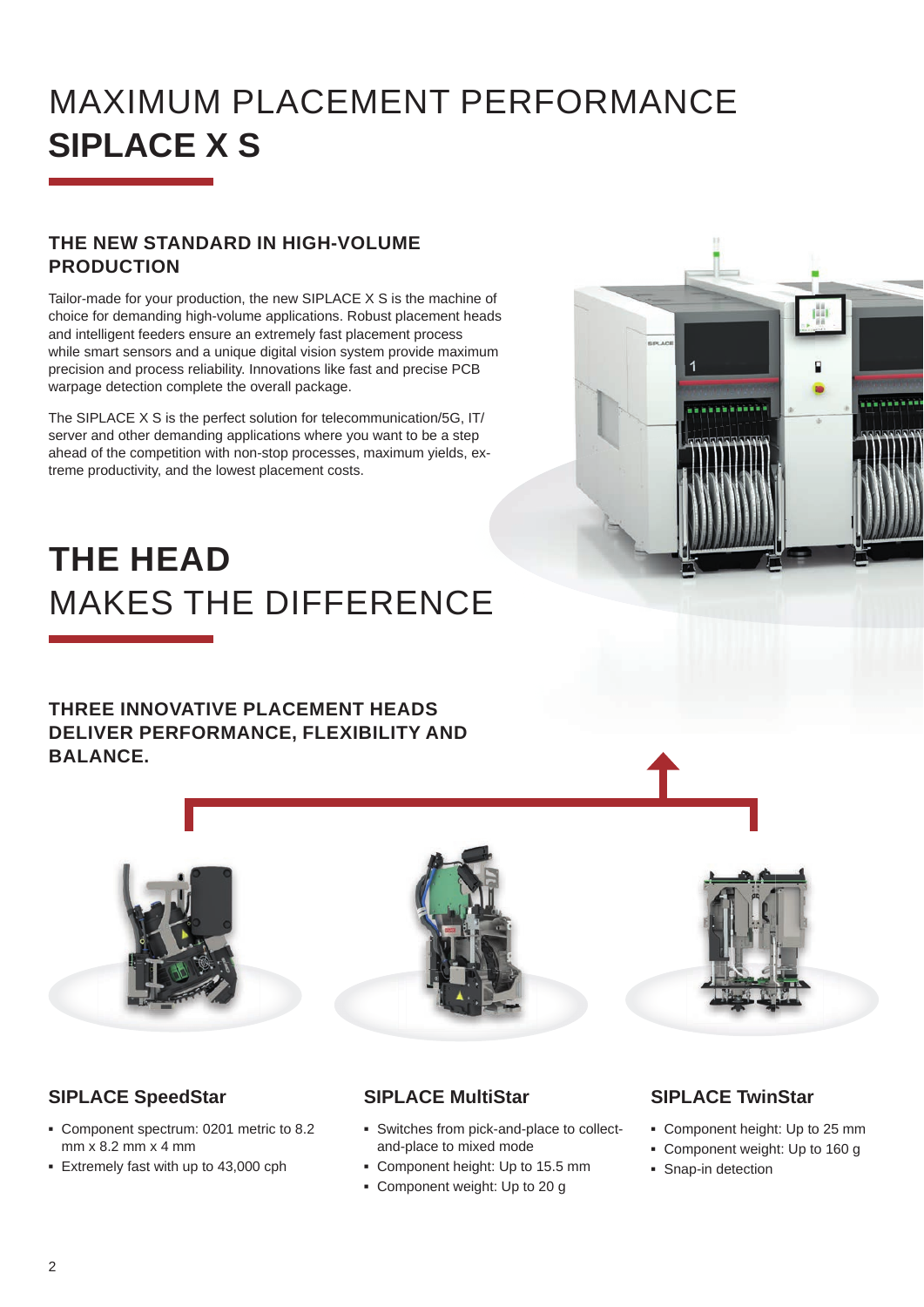## OUR GOAL: **REDUCING PLACEMENT COSTS**

#### **Maximum performance**

Innovative placement modes raise the placement performance to up to 172,000 cph

#### **Maximum placement quality**

The unique digital vision system, sensor technology and smart feeders ensure maximum placement quality

#### **Total flexibility**

Intelligent placement head technologies ensure perfectly balanced lines with any product mix

#### **Smart solution**

Intelligent, self-healing systems and state-of-theart software reduce manual assists to an absolute minimum

#### **Predictive maintenance**

Sensors and software capture the machine's behavior for predictive and preventive maintenance



SMART

**INTEGRATION** 

### **CONNECTED AND FUTURE-PROOF FOR YOUR INTEGRATED SMART FACTORY** CEY **Cloud Services ASMOIB Multi Factory Level Critical**<br>manufacturing  $\mathbf{u}$ **Factory Leve ASM WORKS Shop Floor Level** ASM HH **Equipment Level**